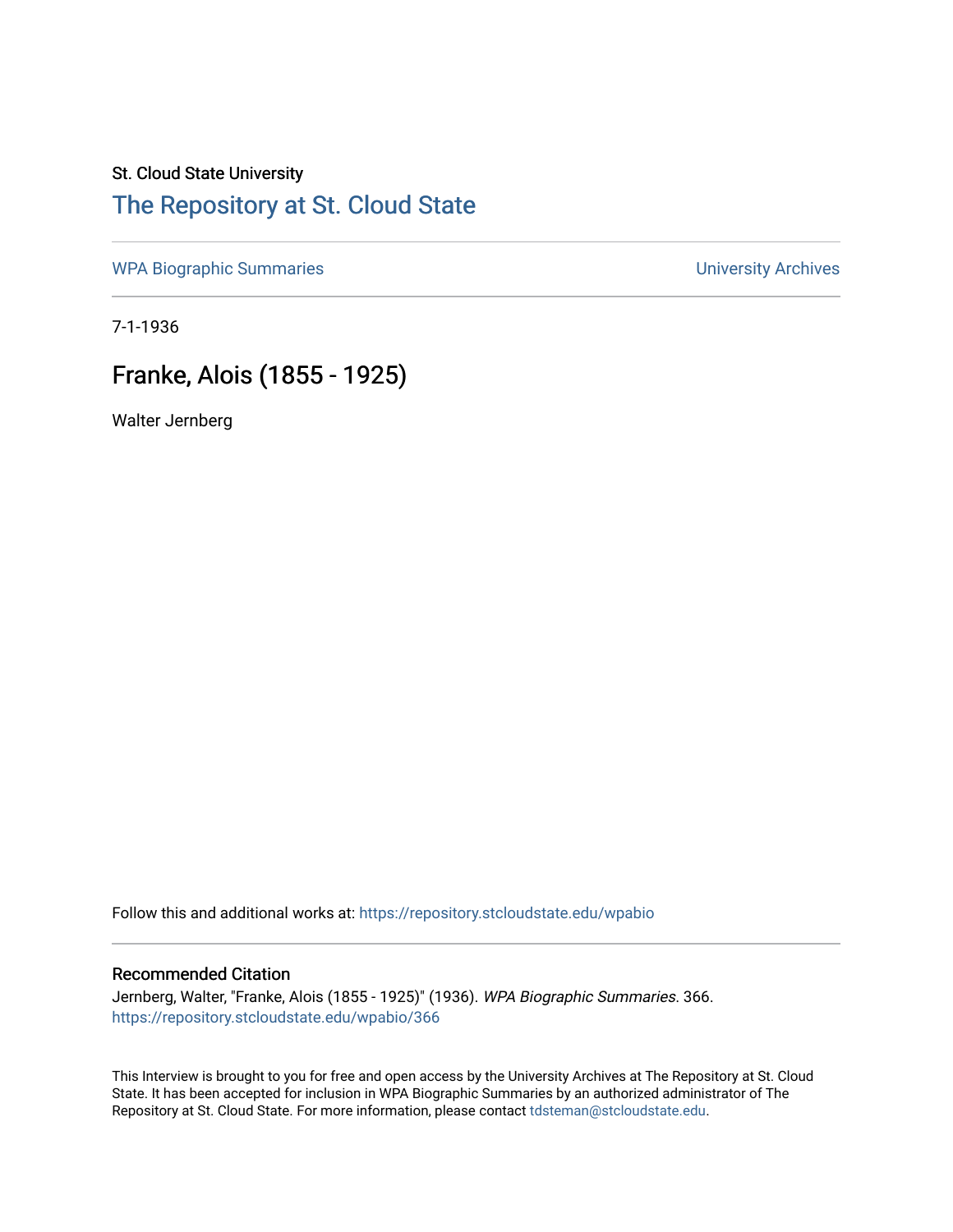#### FRANKE, ALOIS

#### File No. B-384

Alois Franke was born July 16, 1855 in Kronstorf, Austria, son of Mr. and Mrs. John Franke. Alois was one of a family of six children, all of Alois' schooling was received in Austria. At the age of twelve Alois helped his father in his grocery store.

When nineteen years of age, in 1874, Alois was married to Anna Schmitt. To them were born five children in Austria, Alois, Anna, Otto, Ida, and Elizabeth.

In 1878 Alois and Anna (Schmitt) Franke and family came to America coming direct to Saint Ckoud, Stearns County, Minnesota. The reason for selecting Saint Cloud as a stopping place was, Mrs. Franke had a cousin there. They were very disappointed upon their arrival, there were no roads and times were very bad. They lived on a farm for two weeks and then bought a building on St. Germain Street and Tenth Avenue. where he operated a grocery store. He was in this business for twentyeight years.

Four children were born in Saint Cloud Helen, Martha, Gerhart, and Arthur. Helen is married and lives in Minneapolis, she is married to Mr. Joseph Betzel. Martha is also married and lives in Minneapolis, she is married to Mr. Frank Kalscheuer. Gerhart is at home. Arthur is also at home, as is Alois. Anna is married to Gerhart Zierten Saint Cloud. Otto died in 1902. Ida and Elizabeth both died in Austria.

Mr. Alois Franke continued in the grocery business until 1916 when he retired. His death occured on May 9, 1925. Mrs. Alois Franke makes her home with her two sons Arthur and Alois.

> Interviewed: Mrs. Anna Franke By: Walter Jernberg Date: July 1, 1936

Publication Granted